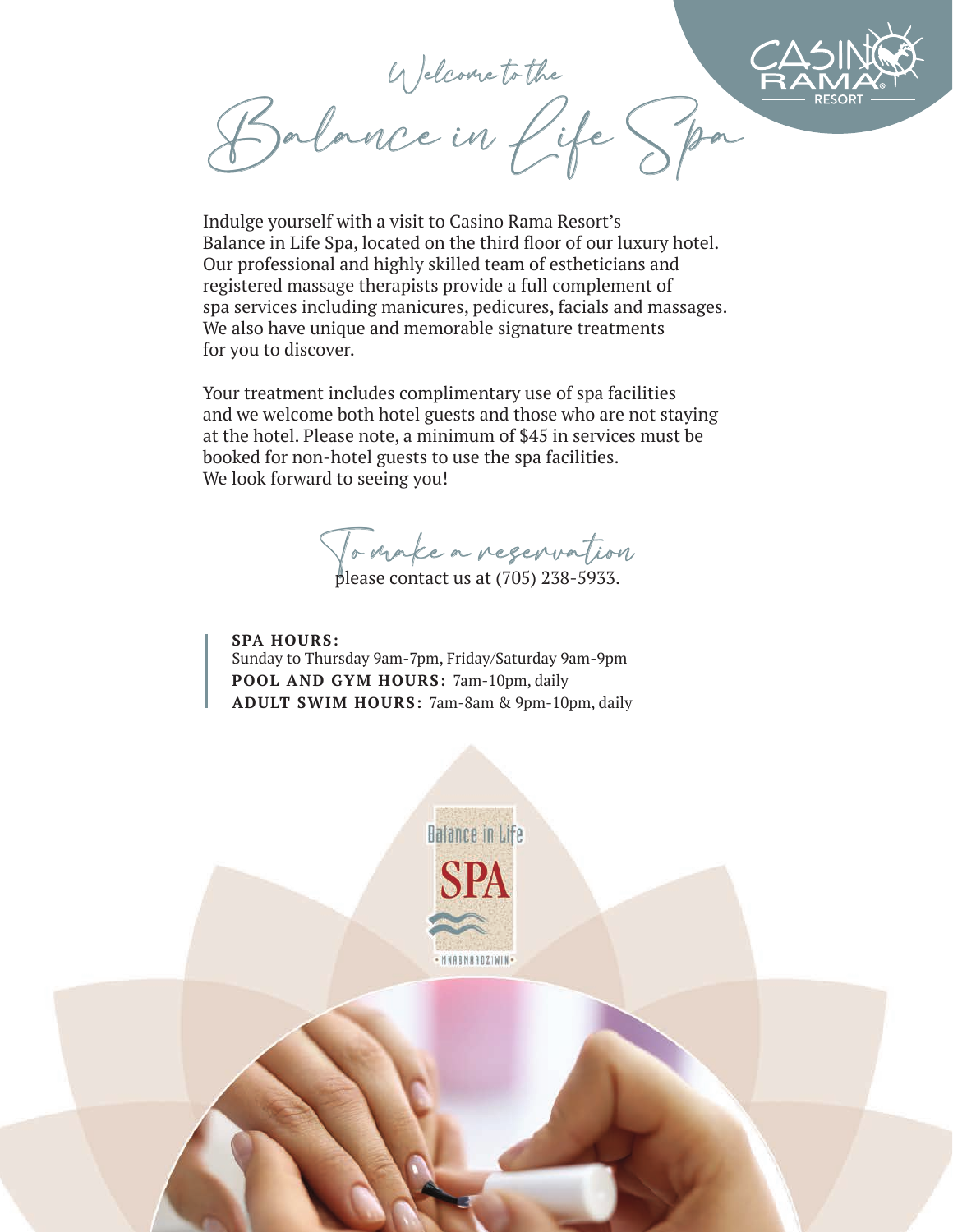spa menu

Massage & Body Treatments

Our registered massage therapists provide a customized treatment to meet your needs. Whether you wish to focus on problem areas, or you are in need of head-to-toe relaxation, you can rest assured you are in good hands.

30 min.......... \$75 60 min.......... \$130 75 min.......... \$155

### **Tailored To You Signature Massage 75 min.......... \$170**

Upgrade your massage with two enhancements to make this a truly tailored treatment.

Hot Stones Paraffin Heat Treatment on Hands Paraffin Heat Treatment on Feet Back Exfoliation

## **Hot Stone Massage 60 min.......... \$150**

Melt away tension and stress through the comforting warmth of heated stones.

## **Body Polish 60 min.......... \$130**

A thorough exfoliation using Eminence organic products. After rinsing off, a soothing application of oil or lotion hydrates and protects the skin.

## **Body Polish Plus Massage 90 min.......... \$185**

Total body renewal is the best way to describe this treatment. A thorough exfoliation is followed by a therapeutic massage to leave you refreshed and relaxed.

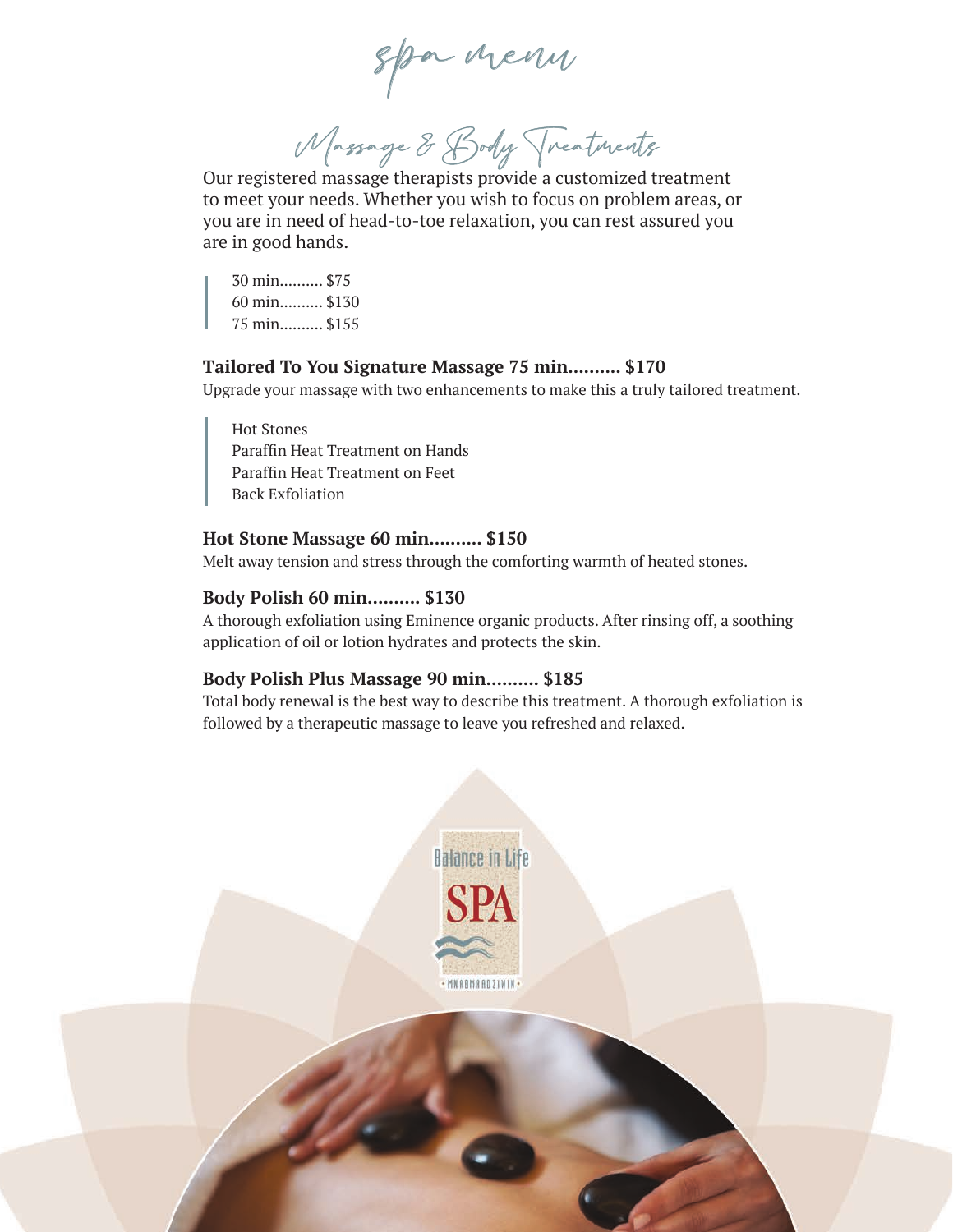Facials

# **Essential Facial 45 min.......... \$110**

This time convenient facial provides the TLC your skin needs and leaves you refreshed and glowing. A great introduction to the Eminence product line.

# **The Eminence Experience Facial 60 min.......... \$135**

As unique as you are, this completely customized facial will deliver incredible results using the extensive range of Eminence Organics products. An arm, hand and scalp massage completes the experience.

# **Tailored To You Facial 75 min.......... \$160**

Your facial, your way. Choose two enhancements to make this a truly tailored treatment.

Paraffin Heat Treatment on Hands Paraffin Heat Treatment on Feet Eye and Lip Treatment Heated Mask Brow or Lip Wax

# **Completely Balanced Signature Treatment 105 min.......... \$210**

This is truly the ultimate facial experience. We begin this treatment with a back facial. While your back masque is on, we continue the indulgence with a fully customized facial, including your choice of: an eye and lip treatment OR paraffin heat treatment on your hands and feet.

**Eyelash Tint .......... \$30** 

**Eyebrow Tint .......... \$25** 

**Lash and Brow Tint Combined .......... \$45** 

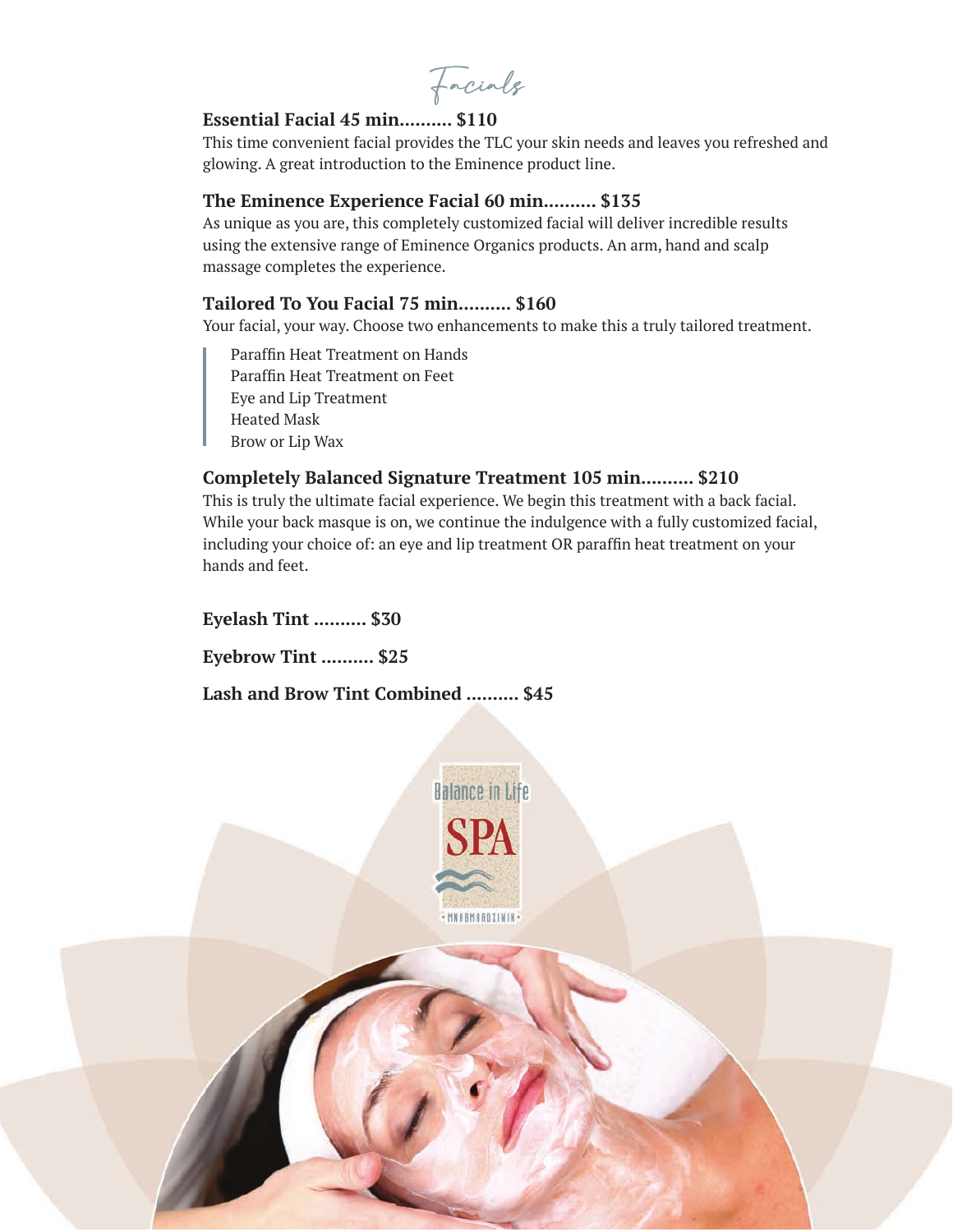Nail Treatmen ts

# **True Balance Manicure 45 min.......... \$60 35 min.......... \$55 (no polish)**

This treat for your hands includes a soak, buff and shape, cuticle clean up and hand scrub. Ending with a relaxing hand and arm massage and polish application.

#### **Express Manicure 30 min.......... \$45**

Our express manicure includes soak, shape, cuticles, application of hand lotion and polish application.

# **Shellac Manicure 45 min.......... \$65 Shellac Removal .......... \$12**

A thorough dry manicure is followed by Shellac nail polish with long lasting wear and instant dry time for your convenience. *\*Please note we cannot remove gel or acrylic polish.*

# **True Balance Pedicure 60 min.......... \$70 50 min.......... \$65 (no polish)**

Relax while your feet are soaked, nails shaped, cuticles cleaned and calluses removed. A gentle scrub is applied to soften the skin, while massage melts away tension in the feet and legs. Finishing with your choice of polish application.

## **Ultimate Pedicure 75 min.......... \$95**

Your feet are spoiled with all the luxuries of the True Balance pedicure plus a hydrating masque and paraffin treatment.

## **Express Pedicure 40 min.......... \$60**

Includes soak, cuticles, light foot filing, application of lotion and polish application.

# **Shellac Pedicure 60 min.......... \$75**

# **Shellac Removal ………. \$12**

Your feet and nails are cared for and expertly prepared for an application of Shellac polish featuring long lasting wear and instant dry time for your convenience.

#### **Enhancements:**

French Polish ………. \$10 Paraffin Treatment ………. \$20